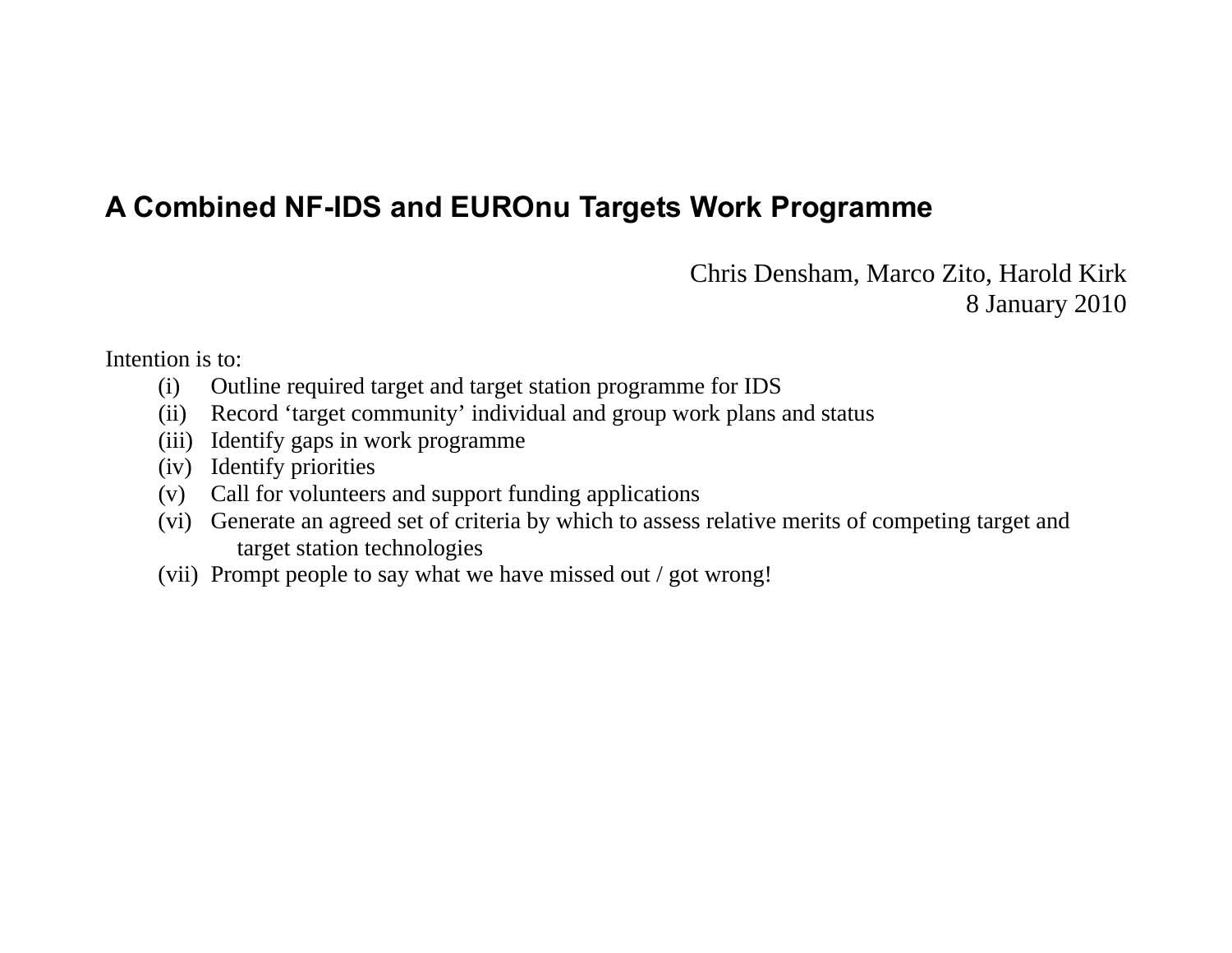#### *1 Deliverables*

IDS-NF Target system specification

| Del.       | Deliverable name                                                            | <b>Estimated</b> | <b>Delivery</b> |
|------------|-----------------------------------------------------------------------------|------------------|-----------------|
| No.        |                                                                             | staff months     | dd-mm-yyyy      |
|            | The target task encompasses:                                                |                  |                 |
|            | • the liquid-mercury-jet delivery and recirculation system;                 |                  |                 |
|            | • the proton-beam/mercury jet interaction region;                           |                  |                 |
|            | • the collection of nested solenoids that collects the pions and produces a |                  |                 |
|            | pion beam with a large energy spread in three 2 ns bursts                   |                  |                 |
| <b>CDR</b> | Conceptual (Seminal?) Design Review – the 'start of the engineering'        |                  | 10-04-2009      |
| <b>IDR</b> | Cost estimate at 50-75% level                                               |                  | 31-03-2011      |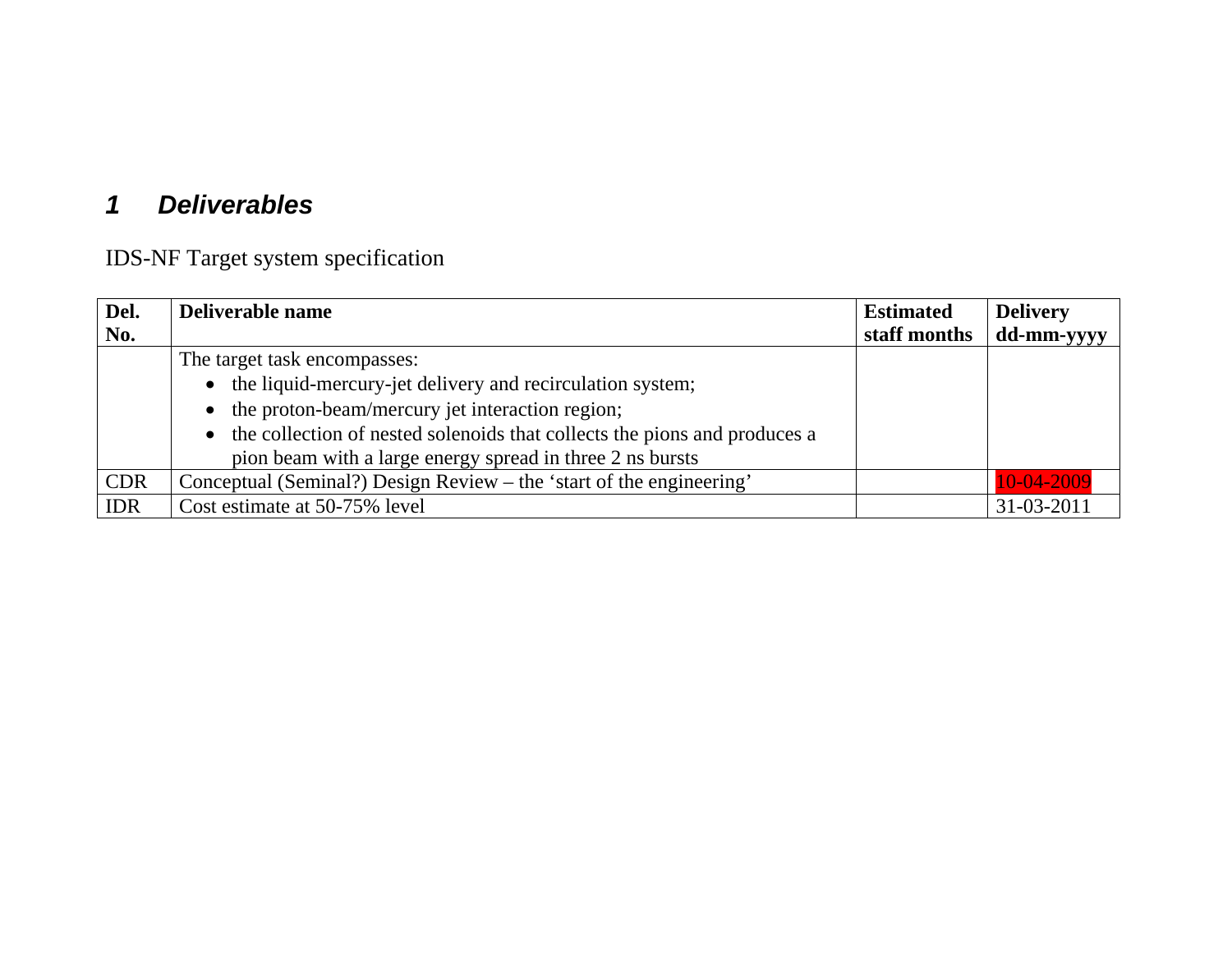# EUROnu WP2 Superbeam

| Del.            | Deliverable name                                                                  | <b>Estimated</b> | <b>Delivery</b> |
|-----------------|-----------------------------------------------------------------------------------|------------------|-----------------|
| No.             |                                                                                   | staff months     | dd-mm-yyyy      |
| D <sub>1</sub>  | Requirements for proton driver for delivering a high intensity neutrino beam for  | 12               | 31-03-2009      |
|                 | oscillation studies assessing special requirements for Superbeam using SPL        |                  |                 |
| D10             | Target and collector design report, assessing the options for neutrino production | 175              | 31-03-2011      |
|                 | NB required to determine preferred solutions for a SuperBeam and Neutrino         |                  |                 |
|                 | Factory                                                                           |                  |                 |
| D15             | Target/Collector integration, showing how the target and collector will be        | 50               | 31-09-2011      |
|                 | integrated together in the target station for both a SuperBeam and Neutrino       |                  |                 |
|                 | Factory                                                                           |                  |                 |
| D16             | Beam characteristics of the neutrino beam, using the designs of the SPL, target   | 31               | 31-09-2011      |
|                 | and horn from the other tasks                                                     |                  |                 |
| D <sub>22</sub> | <b>Final Report</b>                                                               |                  | 31-09-2012      |

## EUROnu WP3 (selected)

| Del.            | Deliverable name                                                         | <b>Estimated</b> | <b>Delivery</b> |
|-----------------|--------------------------------------------------------------------------|------------------|-----------------|
| No.             |                                                                          | staff months     | dd-mm-yyyy      |
| D <sub>18</sub> | [] Evaluation of reference design for spent proton-beam handling system, | 56 [part]        | $ 31-11-2011 $  |
|                 | including a performance analysis. Recommendation of reference design     |                  |                 |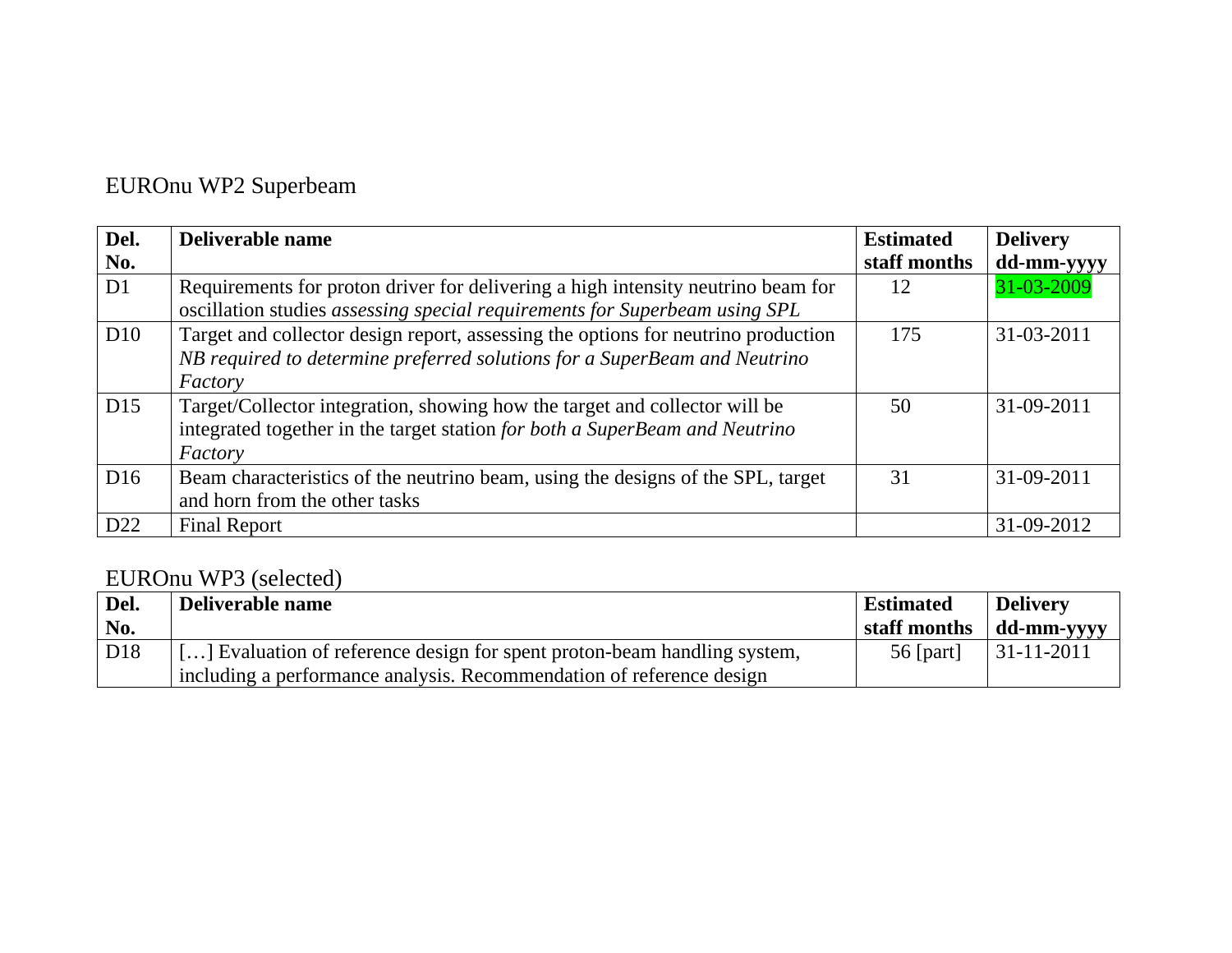## *2 Basis of Cost Estimates*

In order to achieve the stated requirement of a cost estimate to 50-75%, it will be necessary to:

- 1. Determine the scope of the costing and division of responsibilities with the rest of the facility, e.g.
	- a. Scope: build only; build and operate; or build, operate and decommission
	- b. Required lifetime of facility (20 years?)
	- c. Envelope definitions with proton driver and muon front end
	- d. Level of detail required for civil engineering specifications etc
	- e. Regulatory issues and costs site specific
- 2. State basis of estimate with reference to above scope
	- a. statement of assumptions, effect of location, existing infrastructure etc.
	- b. use of previous studies and facility costs e.g. SNS, J-SNS, LHC, ITER
- 3. Determine cost model
	- a. Pricing model for civil engineering, building, materials, construction, installation and commissioning
	- b. Shared infrastructure costs
	- c. Costing of institute staff
- 4. Assess uncertainties, contingency
	- a. Technical risks and cost implications
- 5. Cost implications for alternative target and beam dump technologies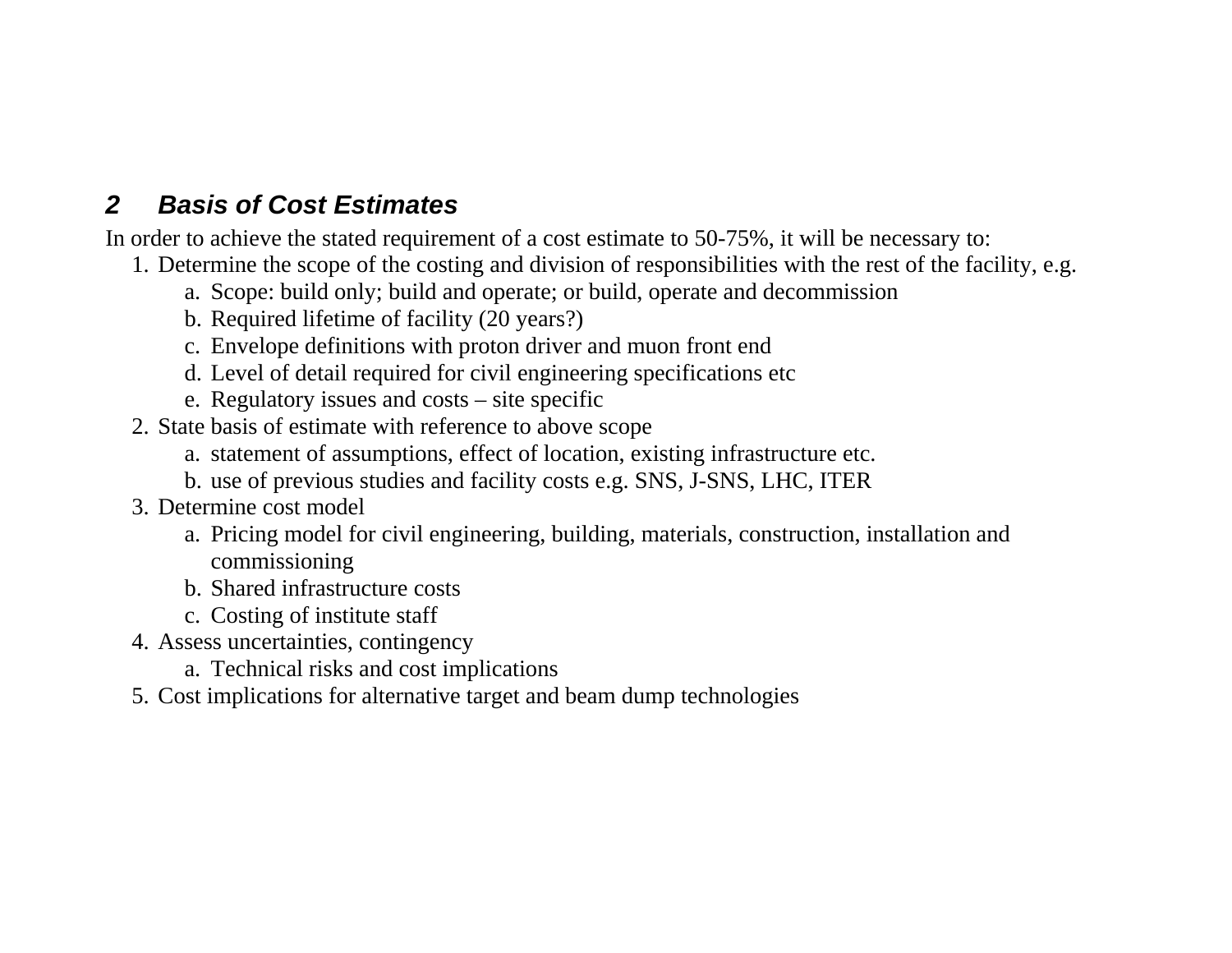### *3 Selection criteria for choice of target technology for a Neutrino Factory and a Superbeam*

|    | <b>Criteria</b>                                                                         |                       | <b>Driving factors</b>                                                           |           | <b>Inputs &amp; Issues</b>                                  |                | <b>Inputs &amp; Issues</b>                                                                              |
|----|-----------------------------------------------------------------------------------------|-----------------------|----------------------------------------------------------------------------------|-----------|-------------------------------------------------------------|----------------|---------------------------------------------------------------------------------------------------------|
|    |                                                                                         |                       |                                                                                  |           | (Nufact)                                                    |                | (Superbeam)                                                                                             |
| 1. | Performance<br>(I) Pion production and                                                  | $\mathbf{i}$ .<br>ii. | Material Z<br>Beam-target interaction                                            |           | High Z favoured for pion<br>production                      |                | Low Z favoured                                                                                          |
|    | capture efficiency                                                                      |                       | geometry                                                                         |           | Low Z favoured for<br>engineering, secondary<br>production  |                |                                                                                                         |
| 2. | Performance<br>(II) Proton beam parameter<br>limits (energy, power, pulse<br>structure) |                       |                                                                                  |           | <b>Baseline accelerator</b><br>parameters<br>4 MW, 10±5 GeV |                | <b>Baseline</b> accelerator<br>parameters<br>SPL: 4 MW, 3-5 GeV<br><b>CERN PS2: ? MW, 30-</b><br>50 GeV |
| 3. | Performance<br>(III) Engineering<br>practicality, reliability                           | i.<br>ii.             | Integration with capture<br>solenoid system<br>Integration with beam<br>window   | i.<br>ii. | Integration with<br>capture solenoid<br>Near or far dump?   | $\mathbf{1}$ . | Magnetic horn<br>outline design<br>geometry & target<br>location                                        |
|    |                                                                                         | iii.<br>iv.           | Integration with Beam<br>Dump<br>Time to repair/replace<br>target system, Remote |           |                                                             | ii.            | Far dump?                                                                                               |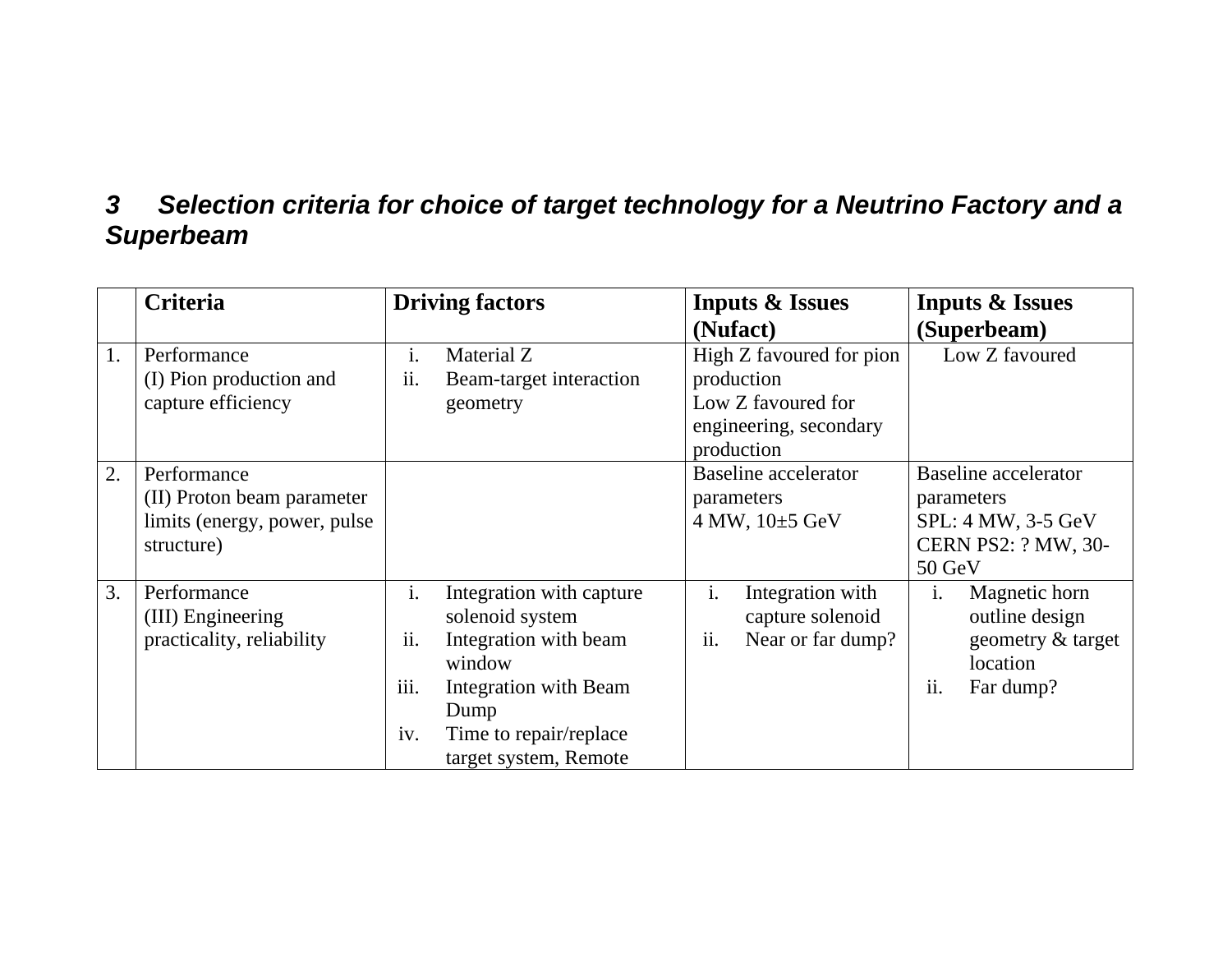|    |                                    | $V_{\cdot}$<br>vi.            | Handling complexity<br>Maintenance intervals<br>Failure scenarios &<br>consequences of target<br>failure                                                                                                          |                                                                                              |                                                                                          |
|----|------------------------------------|-------------------------------|-------------------------------------------------------------------------------------------------------------------------------------------------------------------------------------------------------------------|----------------------------------------------------------------------------------------------|------------------------------------------------------------------------------------------|
| 4. | Cost                               | i.<br>ii.<br>iii.<br>iv.      | Target system active<br>volume $-$ civil engineering,<br>shielding and building costs<br>Remote handling<br>complexity<br>Target replacement and<br>disposal cost<br>Target replacement and<br>disposal frequency | Need cost models: refer<br>to ILC, SNS, JSNS,<br>LHC, ITER                                   | Need cost models:<br>T <sub>2</sub> K costs                                              |
| 5. | R&D requirements                   | i.                            | Feasibility, reliability                                                                                                                                                                                          | i.<br>MERIT@ORNL                                                                             |                                                                                          |
|    | $(I)$ Off-line                     | ii.                           | Time and investment                                                                                                                                                                                               | ii.<br>RAL shock tests<br>iii.<br>RAL powder jet<br>plant                                    |                                                                                          |
| 6. | R&D requirements<br>$(II)$ On-line | $\mathbf{i}$ .<br>ii.<br>iii. | beam interactions with<br>materials<br>radiation damage<br>radiochemistry                                                                                                                                         | Need to use existing<br>facilities: MERIT data,<br>SPS@CERN?<br>AP-0@FNAL?<br>SNS, JSNS, BNL | Need to use existing<br>facilities:<br>T <sub>2</sub> K, BNL,<br>SPS@CERN?<br>AP-0@FNAL? |
| 7. | Regulatory, safety,                |                               | i. Liquid metal, solid, powder   SNS, J-SNS, Eurisol                                                                                                                                                              |                                                                                              | SNS, J-SNS, Eurisol                                                                      |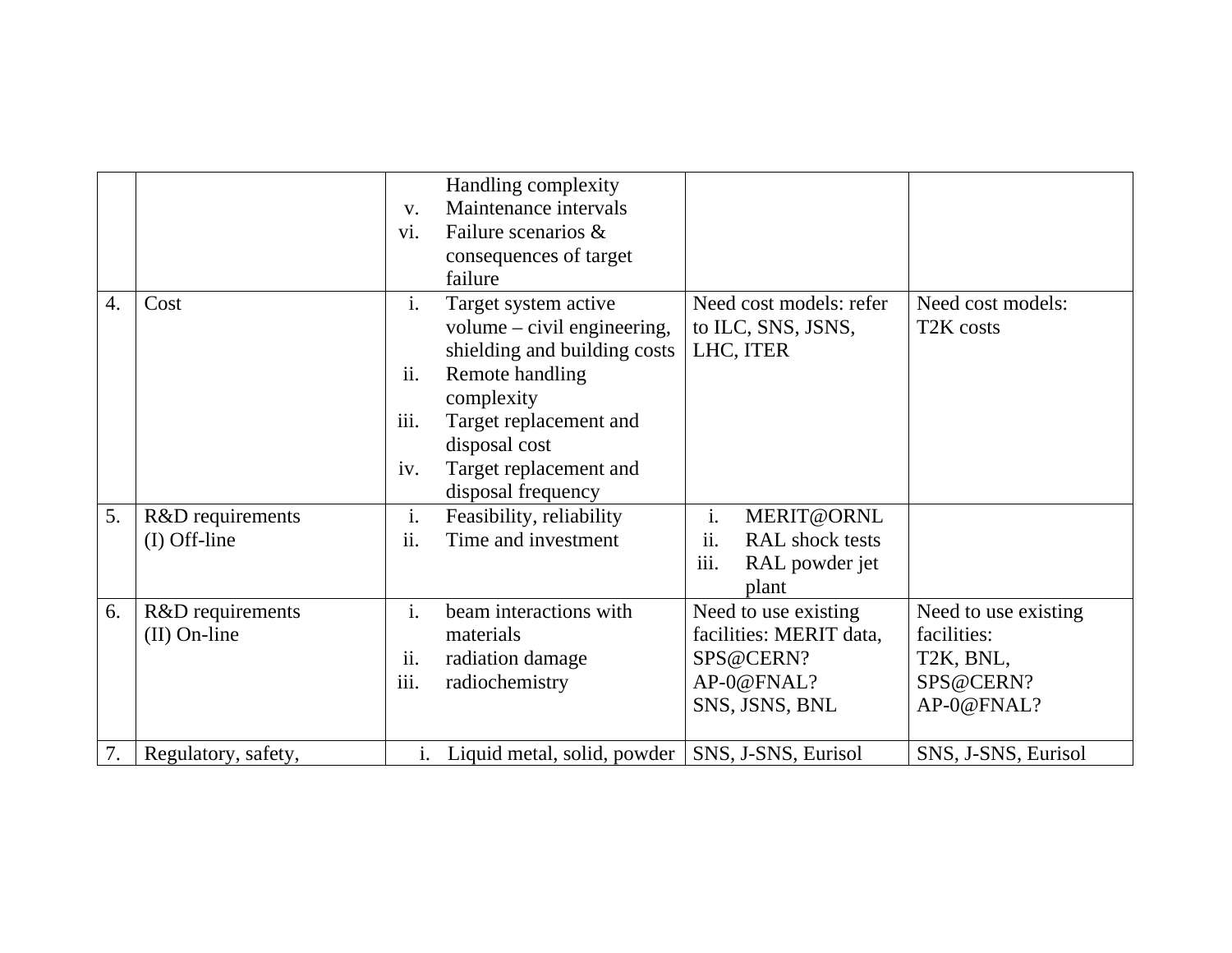| $\sim$ r<br>$\overline{\phantom{a}}$<br> | - 2117 | ĸ |  |
|------------------------------------------|--------|---|--|

# *4 Neutrino Factory Target Station Work Programme*

| <b>Generic / Target Station / Capture solenoid</b><br>4.1                                                                              | Involvement /<br>responsibility            | <b>Priority</b> | FTE pa<br>funded | FTE pa<br>required | <b>Status</b>  |
|----------------------------------------------------------------------------------------------------------------------------------------|--------------------------------------------|-----------------|------------------|--------------------|----------------|
|                                                                                                                                        |                                            |                 |                  | (estim.)           |                |
| Make statement of IDS-NF baseline specifications<br>4.1.1                                                                              |                                            | H               |                  |                    | Done           |
| Incorporate HARP data into MARS/FLUKA/GEANT4 simulations<br>4.1.2                                                                      | NM, GP                                     | M               |                  |                    | Ongoing        |
| Beam window study<br>4.1.3                                                                                                             | JB, CJD, MR, MDF                           | H               | 0.1              | 0.5                | <b>Started</b> |
| Capture solenoid system (technical)<br>4.1.4                                                                                           | RAL Technology +<br>university consortium? | H               | 0.3              | 5                  | <b>Stalled</b> |
| Studies of irradiation, heat loads and cooling of decay solenoid<br>a)                                                                 | JB, PL                                     |                 |                  |                    | <b>Started</b> |
| Heat loads and cooling of inner shielding and integration with solenoid<br>b)                                                          | PL                                         |                 |                  |                    | <b>TBD</b>     |
| and target systems                                                                                                                     |                                            |                 |                  |                    |                |
| Solenoid system engineering, magnetic loads<br>$\mathcal{C}$ )                                                                         | PL                                         |                 |                  |                    | <b>Stalled</b> |
| Determine relevant current 'state of the art' parameters (ITER / LHC)<br>d)                                                            | PL                                         |                 |                  |                    | <b>Started</b> |
| e) Compare field, heat load density, radiation damage, mechanical loads,<br>quench protection etc. with 'state of the art' parameters. | ??                                         | $H_{\rm}$       |                  |                    | <b>TBD</b>     |
| HTC solenoid studies (e.g. MgB2)<br>f)                                                                                                 | ??                                         | M               |                  |                    | TBD            |
| g) NC solenoid studies                                                                                                                 | ??                                         | L               |                  |                    | TBD            |
| Identify routes to a technically defensible complete outline target and<br>h)                                                          |                                            | H               |                  |                    | <b>TBD</b>     |
| capture solenoid system e.g. consider:                                                                                                 |                                            |                 |                  |                    |                |
| Low Z target material                                                                                                                  |                                            |                 |                  |                    |                |
| Larger, lower field solenoids                                                                                                          |                                            |                 |                  |                    |                |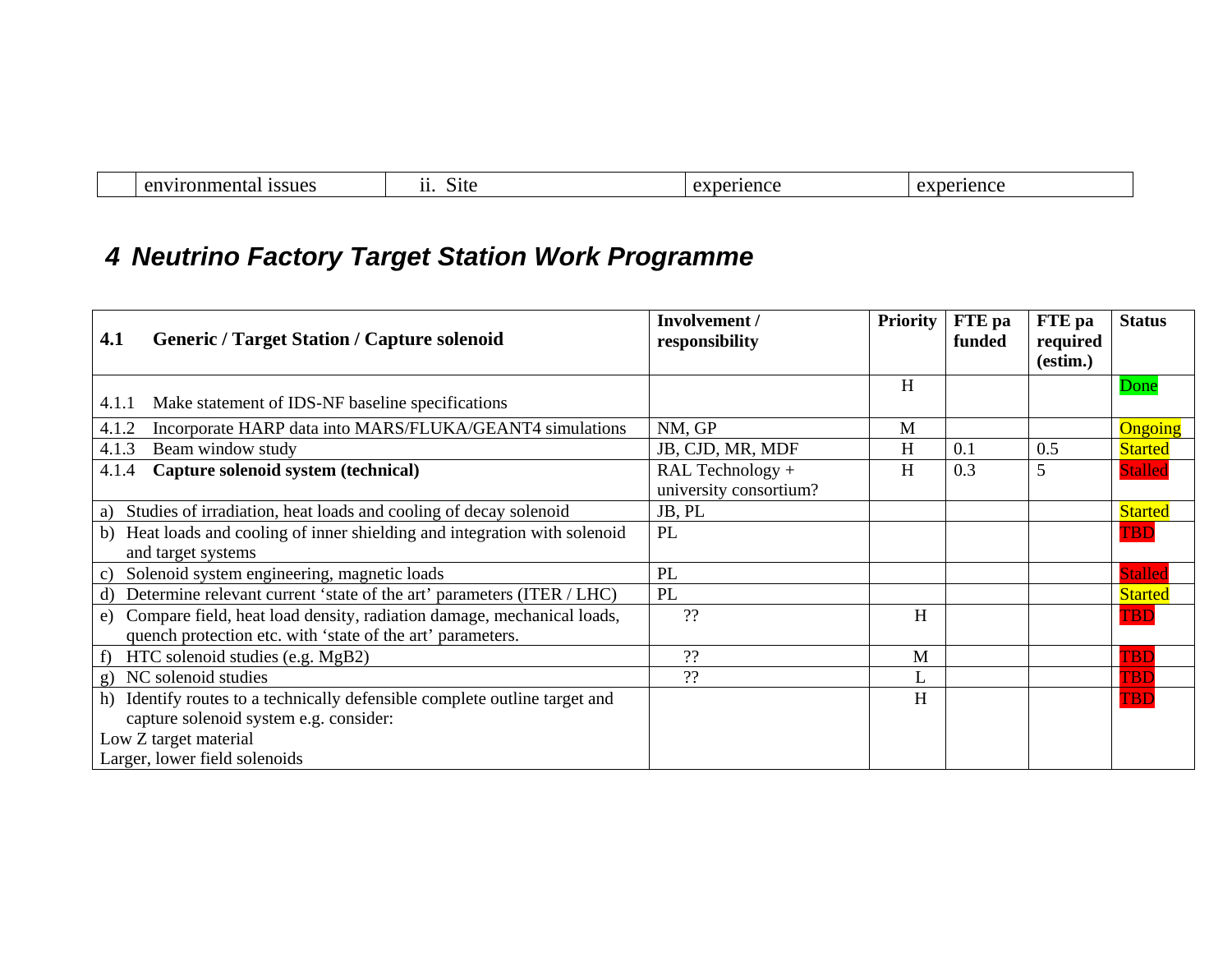| 4.1.5 | <b>Costing (baseline):</b> Evaluate in light of IDS-NF scenario revisions, | ORNL, FNAL                | H | 1? | <b>Stalled</b> |
|-------|----------------------------------------------------------------------------|---------------------------|---|----|----------------|
|       | involving estimating:                                                      |                           |   |    |                |
|       | a) Active volume of target station                                         |                           |   |    |                |
|       | b) Mass and cost of steel and concrete shielding                           |                           |   |    |                |
|       | c) Cost of solenoid system (ref. above)                                    |                           |   |    |                |
|       | d) Cost of civil engineering, building and services                        |                           |   |    |                |
|       | e) Cost of mercury system                                                  |                           |   |    |                |
|       | f) Cost of remote handling systems including shielding required            |                           |   |    |                |
|       | g) Any other significant costs                                             |                           |   |    |                |
| 4.1.6 | Pion/muon acceptance studies                                               | HK, SB, JB (Warwick), GS, | M |    | Ongoing        |
|       |                                                                            | XD, GP                    |   |    |                |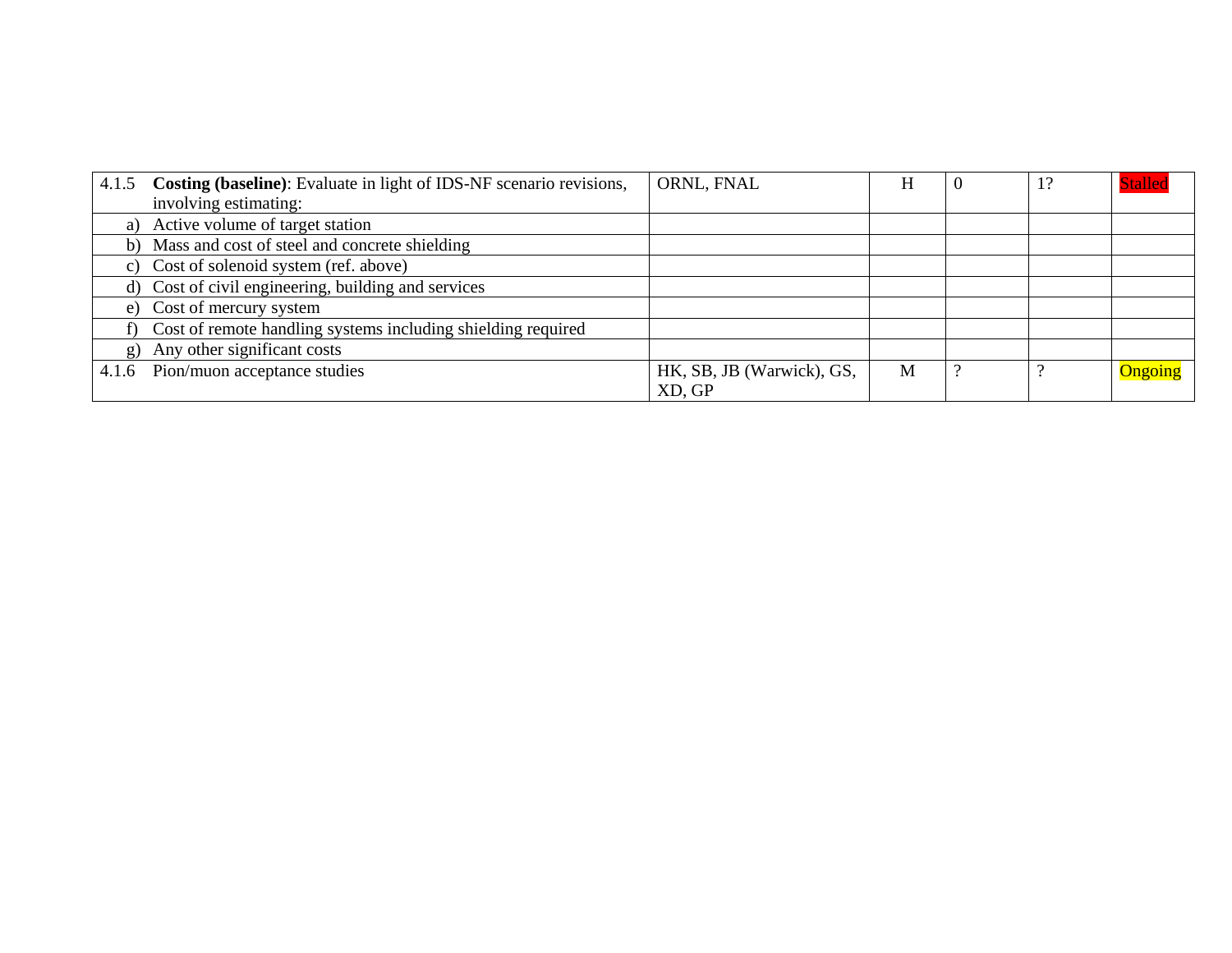| 4.2             | Baseline liquid mercury target and beam dump                                                                             | Involvement /<br>responsibility | <b>Priority</b> | FTE pa<br>funded | FTE pa<br>required<br>(estim.) | <b>Status</b>     |
|-----------------|--------------------------------------------------------------------------------------------------------------------------|---------------------------------|-----------------|------------------|--------------------------------|-------------------|
| 4.2.1           | Evaluate mercury handling infrastructure requirements, in<br>particular revisions from Study2                            |                                 | M               | $\overline{0}$   | 0.5?                           | <b>Stalled</b>    |
| 4.2.2           | Continue analysis of MERIT data on proton beam/liquid metal jet<br>interactions<br>Particle detector data                | HK, KM, GS                      | H               |                  |                                | Done?<br>Ongoing  |
| 4.2.3           | <b>Extend MERIT MHD simulations</b>                                                                                      | <b>RS</b>                       | M               |                  |                                | Ongoing           |
| 4.2.4           | Mercury nozzle studies                                                                                                   | RE, HK                          | M               |                  |                                | Just<br>starting? |
| 4.2.5           | Mercury erosion experiments for bore $\&$ nozzle                                                                         | VG                              | H               | $\theta$         | 0.5                            | <b>Stalled</b>    |
| 4.2.6           | Baseline liquid mercury beam dump studies including:                                                                     |                                 |                 |                  |                                |                   |
|                 | a) Beam interactions with liquid beam dump, options for mitigation of<br>splashing, erosion etc                          | TD                              | H               |                  |                                | <b>Stalled</b>    |
|                 | b) CFD studies of mercury jet interactions (splash) with dump &<br>containment                                           | TD                              | H               |                  |                                | <b>Stalled</b>    |
| 4.2.7           | Develop engineering layouts for target station including:                                                                | ORNL/FNAL/RAL                   | M               |                  |                                |                   |
| a)              | Mercury handling and recirculation system                                                                                | <b>VG</b>                       |                 |                  |                                | <b>Stalled</b>    |
| b)              | Integration of mercury jet with capture solenoid, containment and<br>shielding including concepts for remote maintenance | VG                              |                 |                  |                                | <b>Stalled</b>    |
| $\mathcal{C}$ ) | Integration of beam dump with decay solenoid, containment and<br>shielding including concepts for remote maintenance     | <b>VG</b>                       |                 |                  |                                | <b>Stalled</b>    |
|                 | Material compatibility with Hg                                                                                           | VG                              |                 |                  |                                | To<br>compile     |
|                 | 4.3.11 StudyII vs studyIIa implications on target/solenoid capture system                                                | CR, GP                          |                 |                  |                                | <b>Ongoing</b>    |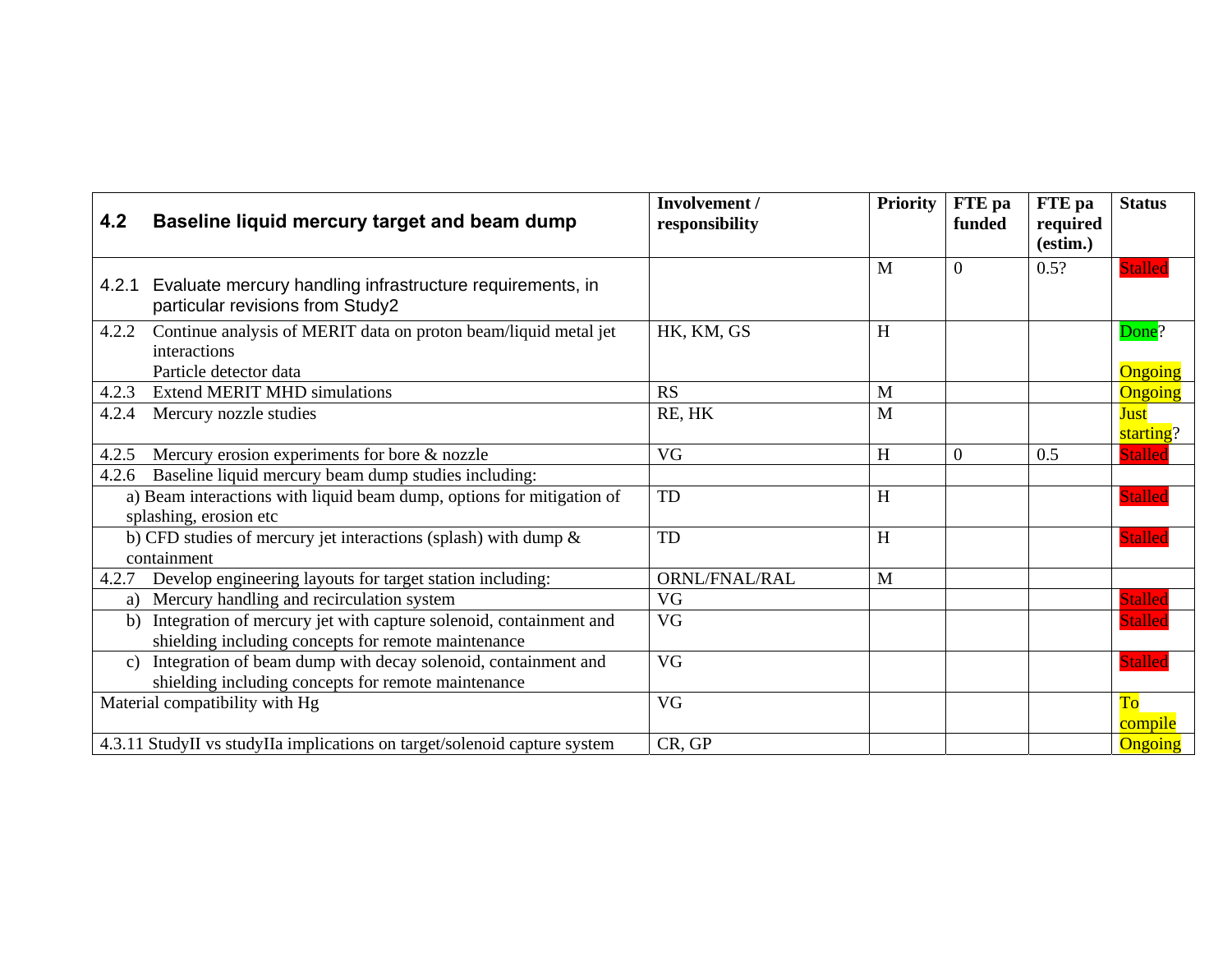|       |                                                                                                | Involvement /<br>responsibility | <b>Priority</b> | FTE pa<br>funded | FTE pa<br>required<br>(estim.) | <b>Status</b>    |
|-------|------------------------------------------------------------------------------------------------|---------------------------------|-----------------|------------------|--------------------------------|------------------|
| 4.3   | Alternative target technologies (I) re-circulating solid<br>tungsten target                    |                                 | L               | 2?               | $\overline{\mathcal{L}}$       |                  |
| 4.3.1 | Interpretation of RAL off-line shock tests                                                     | JRJB, GS, RE                    |                 |                  |                                | Done             |
| 4.3.2 | On-line tungsten experiments (BNL?)                                                            | JRJB, RE, NS                    |                 |                  |                                | Submit-<br>ting? |
| 4.3.3 | Conceptual design for target recirculation system                                              | <b>JRJB</b>                     |                 |                  |                                | Ongoing          |
|       | Chain drive (stopped) or 'Helmholtz'<br>a)                                                     |                                 |                 |                  |                                |                  |
|       | Radiation or water cooling<br>b)                                                               |                                 |                 |                  |                                |                  |
|       | Drive & support system<br>$\mathcal{C}$                                                        |                                 |                 |                  |                                |                  |
|       | Beam window integration (or no beam windows)                                                   |                                 |                 |                  |                                |                  |
| 4.3.4 | Development of 'Helmholtz' type geometry                                                       |                                 |                 |                  |                                |                  |
| 4.3.5 | Develop a conceptual structure design for the Helmholtz magnet,                                | <b>JRJB</b>                     |                 |                  |                                | Ongoing          |
|       | which provides an entry/exit route for a solid target.                                         |                                 |                 |                  |                                |                  |
| 4.3.6 | Develop concept for beam dump within solenoid coils                                            |                                 |                 |                  |                                | TBD              |
| 4.3.7 | Remote dump: investigate the possibility to engineer the solenoid                              |                                 |                 |                  |                                | <b>TBD</b>       |
|       | coils in such a way to let the beam pass through a gapN to reach a remote                      |                                 |                 |                  |                                |                  |
|       | beam dump.                                                                                     |                                 |                 |                  |                                |                  |
|       | Study heating/cooling of coils $\&$ shielding due to disrupted<br>a)<br>beam                   |                                 |                 |                  |                                |                  |
| 4.3.8 | Investigate factors affecting the (huge) inter-coil forces, and how to<br>reduce/handle these. | PL                              |                 |                  |                                | Nc               |
|       | 4.3.9 Estimate active volume of system and cost implications for TS                            |                                 |                 |                  |                                | TBD              |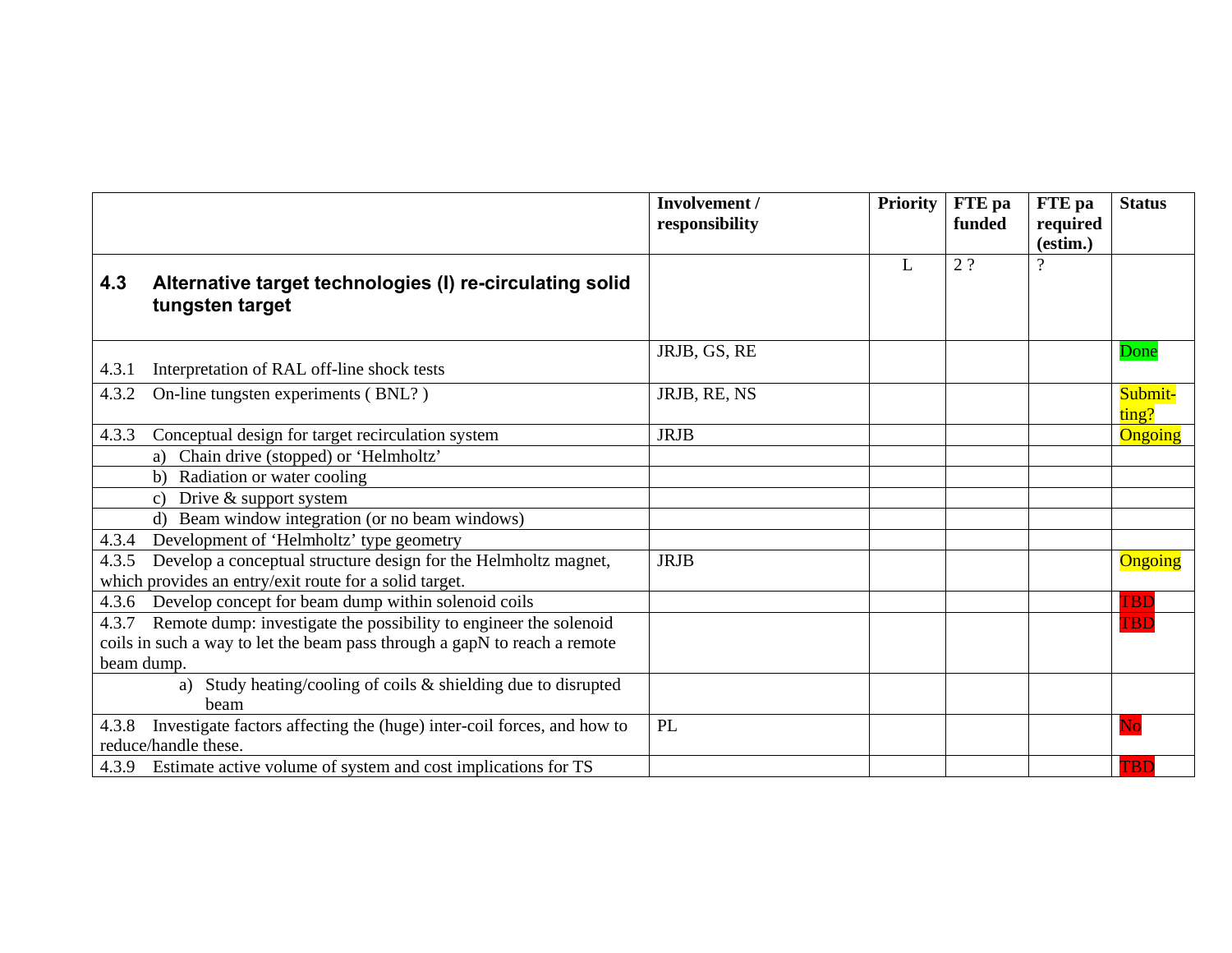| .<br>shielding                                                                                          |           |  |  |
|---------------------------------------------------------------------------------------------------------|-----------|--|--|
| $\cdots$<br>$\sim$<br>' cost<br>and<br>cepts.<br>reliabilit<br>Investigate<br>con<br>handling<br>remote | <b>RE</b> |  |  |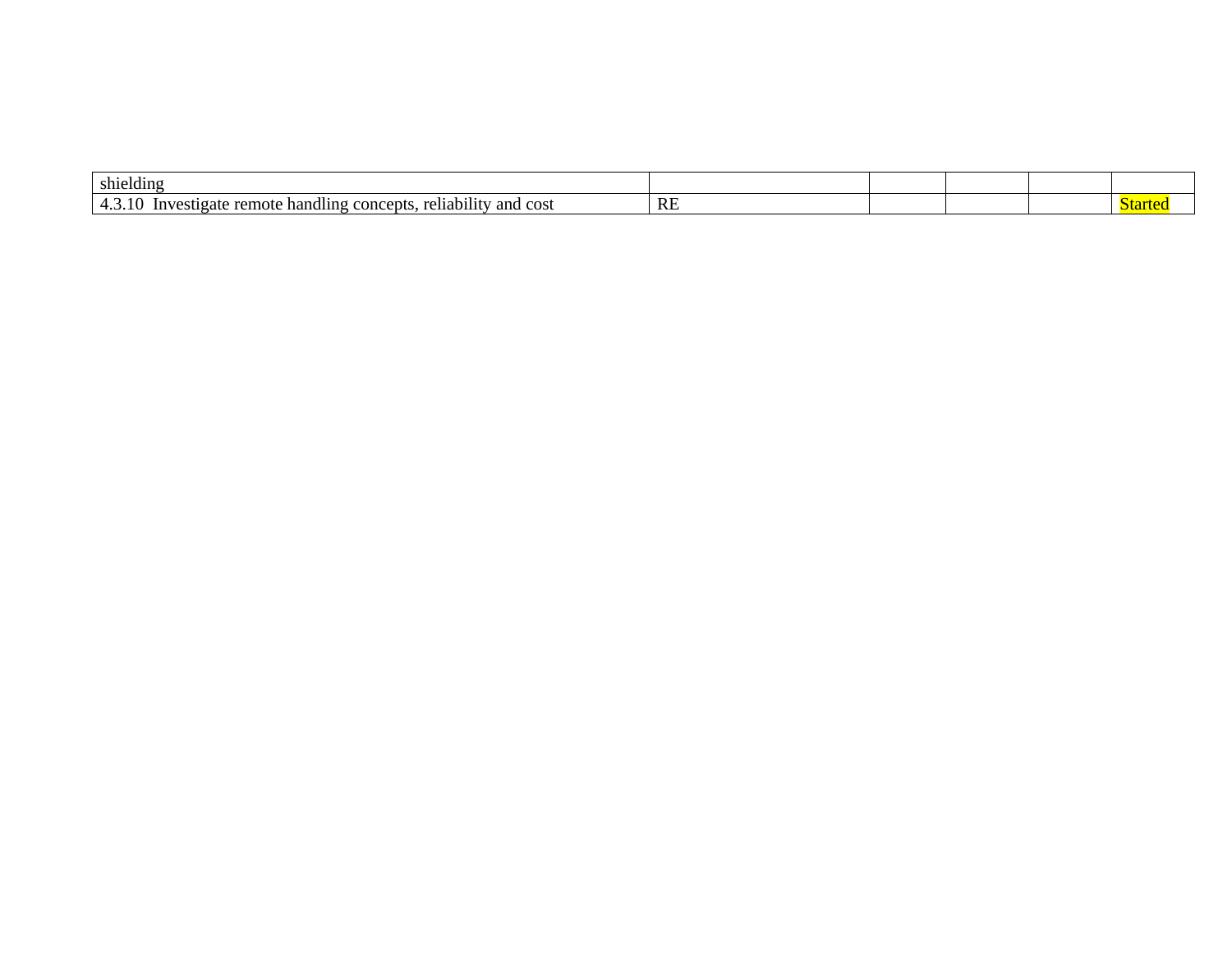|                                                                                                                                                               | Involvement /<br>responsibility | <b>Priority</b> | FTE pa<br>funded | FTE pa<br>required<br>(estim.) | <b>Status</b>       |
|---------------------------------------------------------------------------------------------------------------------------------------------------------------|---------------------------------|-----------------|------------------|--------------------------------|---------------------|
| Alternative target technologies (II) flowing tungsten<br>4.4<br>powder                                                                                        | CJD, OC, PL                     |                 | 1.2              | 2.5                            |                     |
| 4.4.1 Agreed comparison of pion capture efficiency for reduced density<br>powdered target with optimised system including accelerator and target<br>geometry. | $+$ JB                          |                 |                  |                                | Done                |
| 4.4.2 Carry out tungsten powder handling and erosion tests using RAL test<br>plant.                                                                           |                                 |                 |                  |                                | Ongoing             |
| 4.4.3 Develop concepts for integration with capture solenoid, proton beam<br>entry and exit windows of (i) open powder jet and (ii) contained powder jet      |                                 |                 |                  |                                | Ongoing             |
| 4.4.4 Develop and investigate concept for stopping target                                                                                                     |                                 |                 |                  |                                | <b>Starting</b>     |
| 4.4.5 Develop concept for complete powder target recirculation system                                                                                         |                                 |                 |                  |                                | Done                |
| 4.4.6 Estimate active volume of system and cost implications for TS<br>shielding                                                                              |                                 |                 |                  |                                | <b>TBD</b>          |
| 4.4.7 Investigate remote handling concepts, reliability and cost                                                                                              |                                 |                 |                  |                                | <b>TBD</b>          |
| 4.4.8 Powder jet density measurements                                                                                                                         |                                 |                 |                  |                                | Ongoing             |
| 4.4.9 On-line shock test of tungsten powder in helium at CERN                                                                                                 | $+$ IE                          |                 |                  |                                | To<br><u>submit</u> |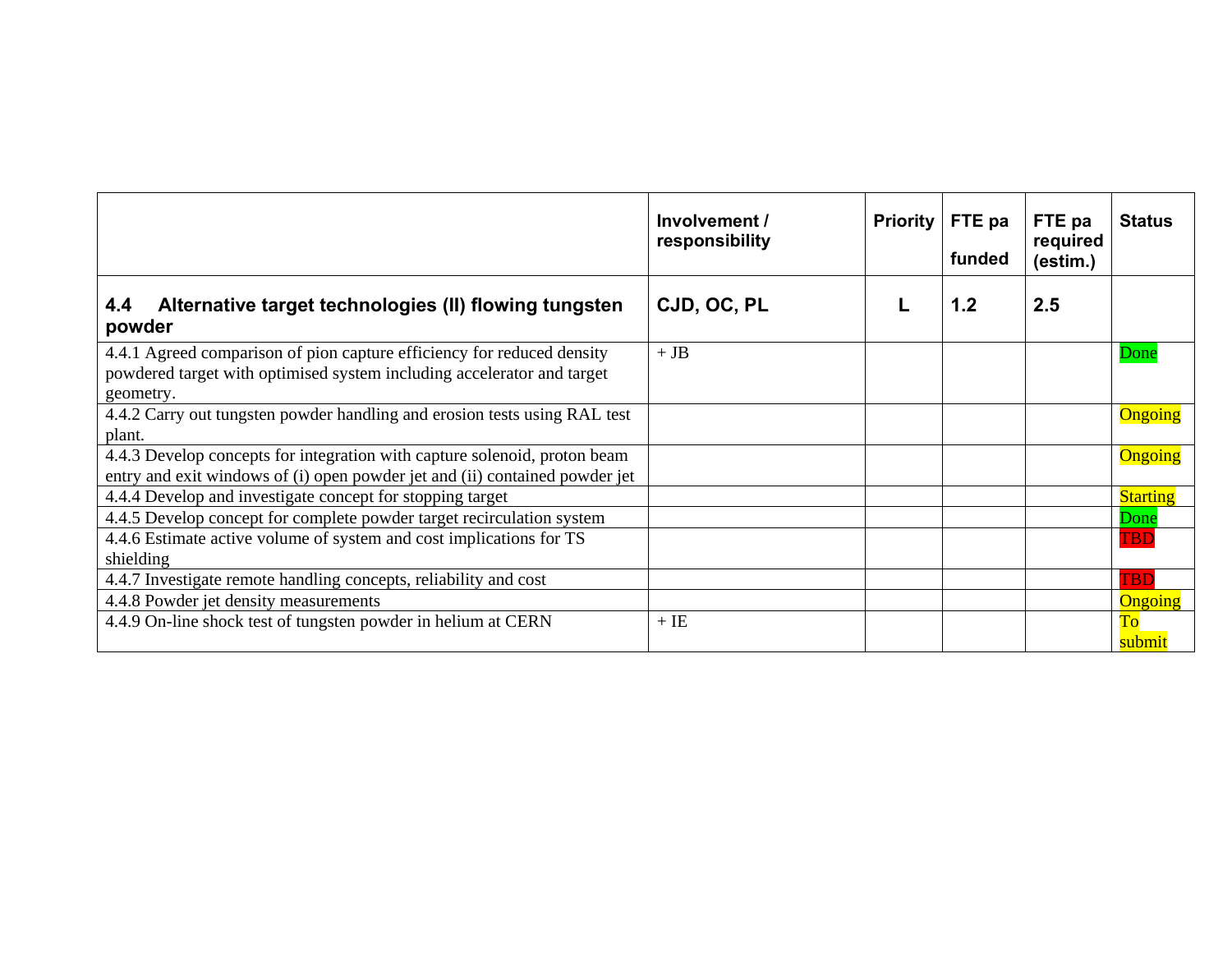|                                                                                                          | Involvement /<br>responsibility | <b>Priority</b> | FTE pa<br>funded | <b>FTE</b> pa<br>required<br>(estim.) | <b>Status</b> |
|----------------------------------------------------------------------------------------------------------|---------------------------------|-----------------|------------------|---------------------------------------|---------------|
| 4.5 Alternative target technologies (III) Low Z target                                                   |                                 | ??              | -0               |                                       | TBD           |
| 4.5.1 Investigate and re-optimise Front End for Low Z target and<br>compare performance cf High Z target | $\Omega$                        |                 | U                |                                       |               |
| 4.5.2 Study implications on solenoid system engineering (radiation<br>and heat load from secondaries)    | $\Omega$                        |                 | U                | 0.5                                   |               |
| 4.5.3 Investigate concepts for graphite, Be, AlBeMet targets                                             | റ                               |                 | -0               |                                       |               |
|                                                                                                          |                                 |                 |                  |                                       |               |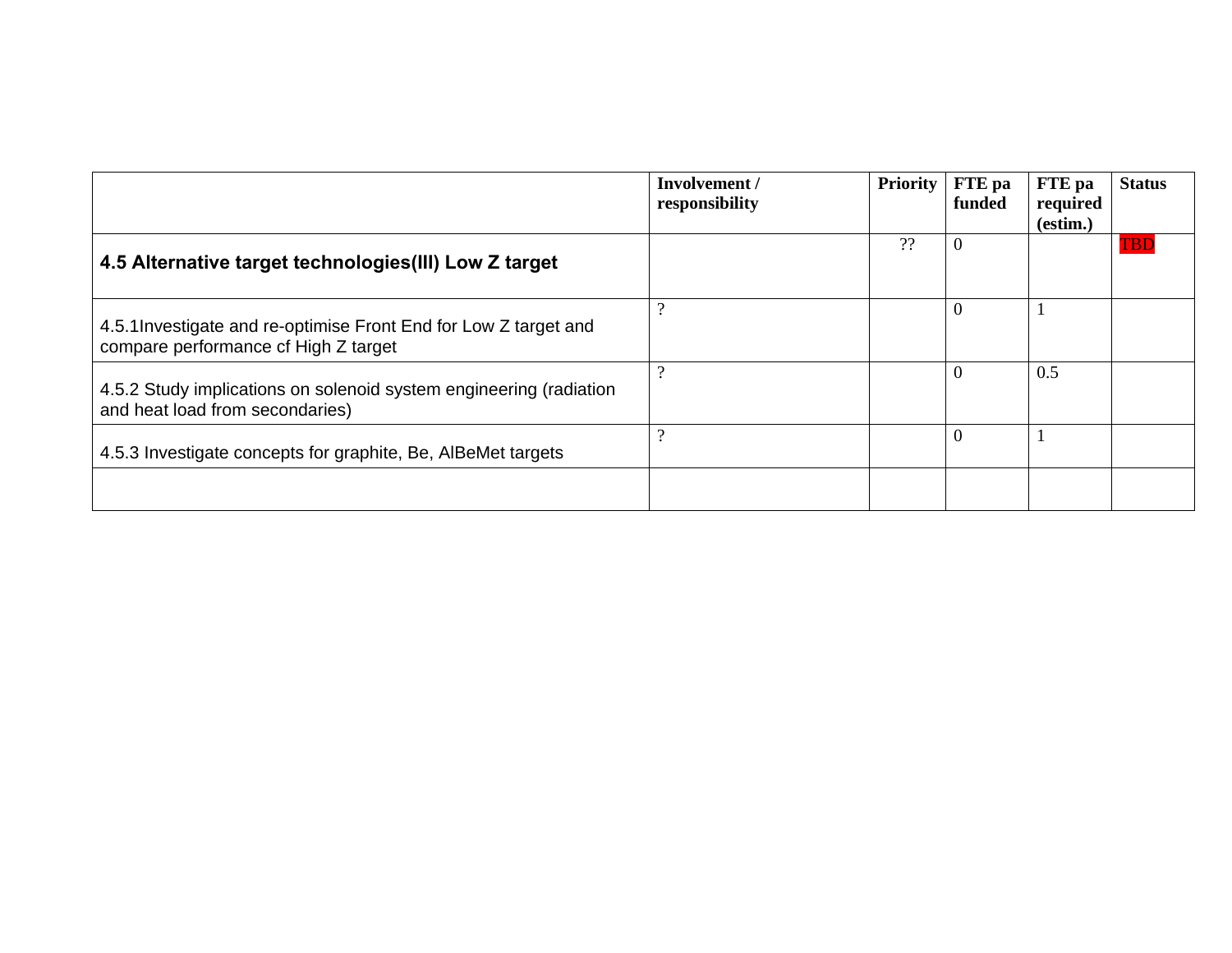### *5 Superbeam Target System Work Programme*

This study will concentrate on the 2.2 - 5 GeV SPL option for a Superbeam operating at 4 MW total beam power. There is currently no baseline design concept for a Superbeam target and collection system suitable for operation at this power. Consequently the first stage of this Work Programme will be to consider the candidates below and determine a baseline. A costing will then be initiated of this baseline. There is direct synergy for much of this work with the Neutrino Factory work programme described above.

|       | 5.1 4-horn system - static target, graphite or Be?                                                                                                                                                                  | <b>Responsibility</b> | Staff-<br>years | Priori<br>ty | <b>Status</b>           |
|-------|---------------------------------------------------------------------------------------------------------------------------------------------------------------------------------------------------------------------|-----------------------|-----------------|--------------|-------------------------|
| 4.1.1 | Determine power deposited in graphite as function of beam energy including $2.2 - 5$<br>GeV range                                                                                                                   | AL, MZ                |                 | H            | Done                    |
| 4.1.2 | Assess pion production +collection from graphite target as function of beam energy<br>including $2.2 - 5$ GeV range                                                                                                 | MD, AL                |                 |              | Advanced                |
| 4.1.3 | Repeat above 2 items for beryllium target?                                                                                                                                                                          | AL, MZ                |                 |              | New                     |
| 4.1.4 | Assess pion production+collection as function of graphite dimensions and position<br>within baseline horn1                                                                                                          | AL                    |                 |              | Advanced                |
| 4.1.5 | Quadruple horn+target system: investigate implications on proton driver (beam splitter)<br>and decay volume                                                                                                         | MD (Strasbourg)       |                 | H            | <b>Baseline</b>         |
| 4.1.6 | Solid graphite, helium cooled - determine power dissipation, thermal stress, shock<br>wave limits including bunch micro-structure effects                                                                           | CJD, MR, MDF, TD      | 0.2             | M            | <b>Started</b>          |
| 4.1.7 | Solid graphite, Be or Be alloy target integrated with horn inner conductor – water spray<br>cooled. Investigate concepts, determine power dissipation, thermal stress, shock wave<br>limits for different materials | CJD, PL, MR, MDF      | 0.75            | H            | <b>Needs</b><br>funding |
| 4.1.8 | Integrated target and horn concepts: study of magnetic forces including transients,<br>combined magnetic and thermal stresses                                                                                       | CJD, PL, TD, PC       | 1.0             | M            | <b>Needs</b><br>funding |
| 4.1.9 | Investigate target station concepts for integration of target within magnetic horn,                                                                                                                                 | PC, PL                | 1.0             |              | Needs                   |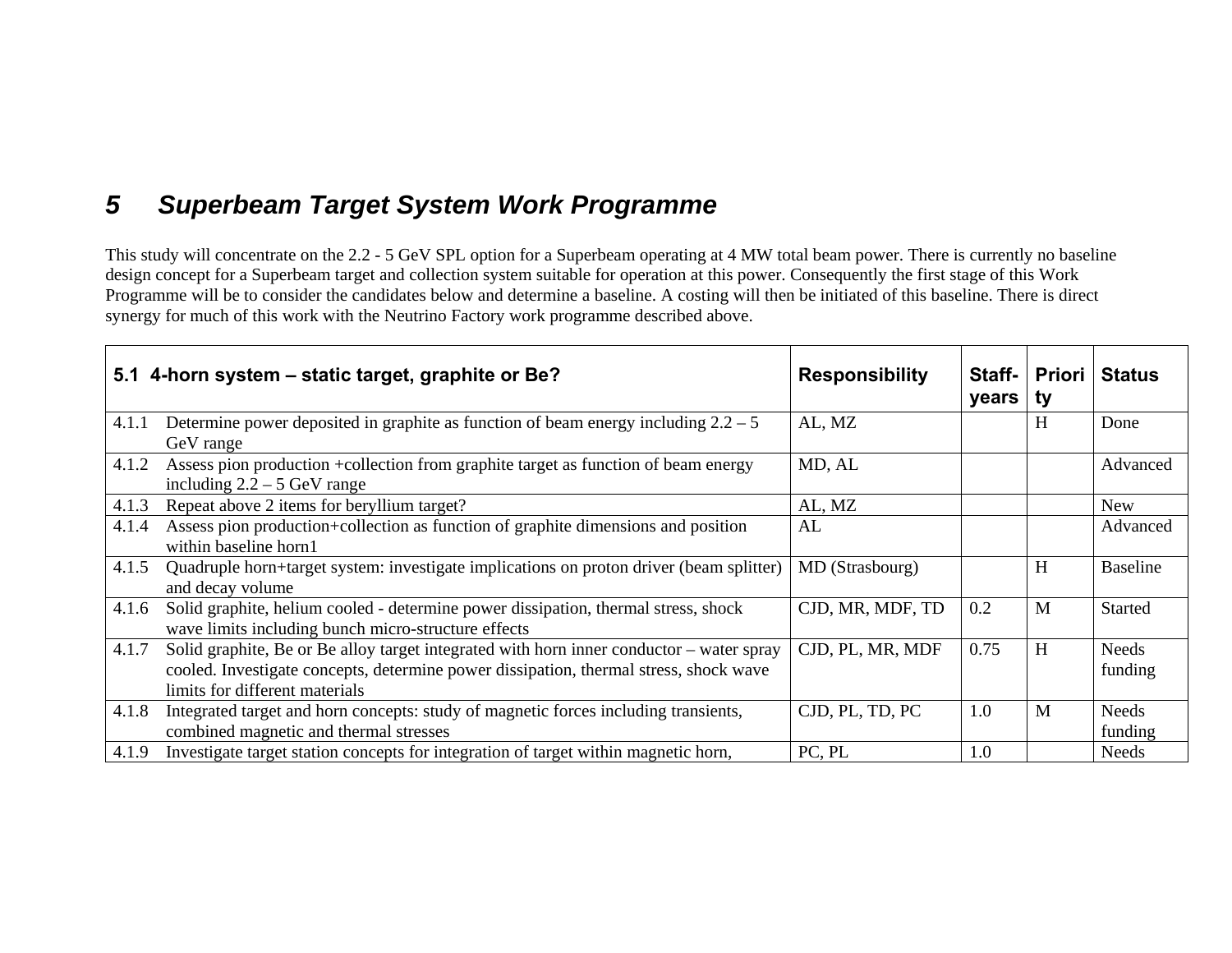| including rapid horn & target replacement                                                                 | MDF<br>MR            |  | funding  |
|-----------------------------------------------------------------------------------------------------------|----------------------|--|----------|
| system including off-axis<br>t of vibrations-<br>thermal<br>transients<br>i target/horn-<br>essment<br>1n | DI<br>$\overline{P}$ |  | Jnderway |
| beam effects                                                                                              |                      |  |          |

| 4.2   | Other static solid target concepts                                                                                                                                                                                                                        | <b>Responsibility</b> | years   ty |    | Staff-   Priori   Status |
|-------|-----------------------------------------------------------------------------------------------------------------------------------------------------------------------------------------------------------------------------------------------------------|-----------------------|------------|----|--------------------------|
| 4.2.1 | Investigate other concepts for solid/pebble bed graphite/Be helium/water spray/2-phase   All<br>water/chilled water (low CTE) cooled. Consider power dissipation, thermal stress,<br>shock waves in target and coolant, integration with windows and horn |                       | ??         | L? | Needs<br>funding         |

| 4.3   | Flowing powder target (Single horn)                                                                                             | <b>Responsibility</b> | years   ty | Staff-   Priori | <b>Status</b>    |
|-------|---------------------------------------------------------------------------------------------------------------------------------|-----------------------|------------|-----------------|------------------|
| 4.3.1 | Investigate possible powder materials in terms of pion production, secondary particle<br>loads on magnetic horn (c.f. graphite) | MD, MZ, AL            |            | ⊥               |                  |
| 4.3.2 | Carry out candidate powder handling and erosion tests using RAL test plant                                                      | CJD, OC, PL (RAL)     | 0.7        |                 | Underway         |
| 4.3.3 | Develop design concepts for integration of contained powder jet with magnetic horn,<br>proton beam entry and exit windows       | CJD, OC, PL (RAL)     | 0.3        |                 | Underway         |
| 4.3.4 | Study heating and cooling of powder pipe wall                                                                                   | GS, CJD, PL, OC       |            |                 | Stalled          |
| 4.3.5 | Develop concept for complete powder target recirculation system (NF synergy)                                                    | CJD, OC, PL           | 0.2        |                 | Underway         |
| 4.3.6 | Investigate target station concepts for remote maintenance                                                                      | CJD, OC, PL           |            |                 | Needs<br>funding |

| 4.4   | <b>Generic Superbeam studies</b>                                        |                    |   | <b>Date</b> |
|-------|-------------------------------------------------------------------------|--------------------|---|-------------|
| 4.4.1 | Beam window engineering study – investigate thermal, pressure and shock | CJD, MR, MDF (RAL) | M |             |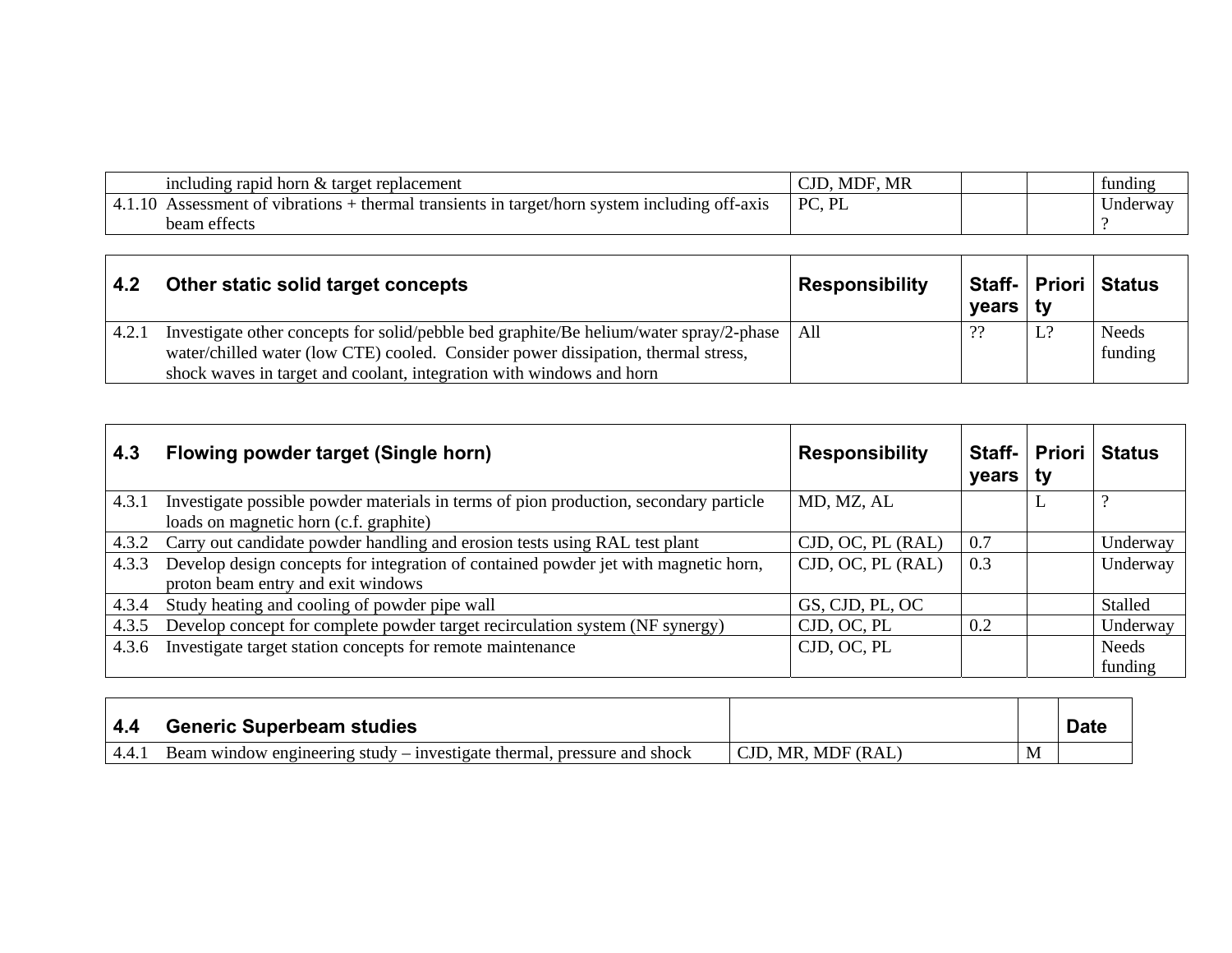|       | wave stress limits (NF synergy)                                            |                  |   |  |
|-------|----------------------------------------------------------------------------|------------------|---|--|
|       | 4.4.2 Study beam heating of (Ti6Al4V?) beam window material (NF synergy)   | MZ, AL (CEA)     | M |  |
| 4.4.3 | Investigate heating, shock wave and radiation damage effects of secondary  | MZ, AL (CEA), MD |   |  |
|       | particle interactions with magnetic horn                                   |                  |   |  |
| 4.4.4 | Investigate potential beam dump concepts                                   | CID (RAL)        |   |  |
| 4.4.5 | Develop Target Station concepts for complete horn+target system changeover | RAL, Cracow      |   |  |

| 4.5 | <b>Baseline target choice</b>                                                  | <b>EUROv WP2</b> |  |
|-----|--------------------------------------------------------------------------------|------------------|--|
|     | 4.5.1 Review above options and select target technology baseline               |                  |  |
|     | 4.5.2 Carry out cost estimate of target station for baseline technology choice |                  |  |